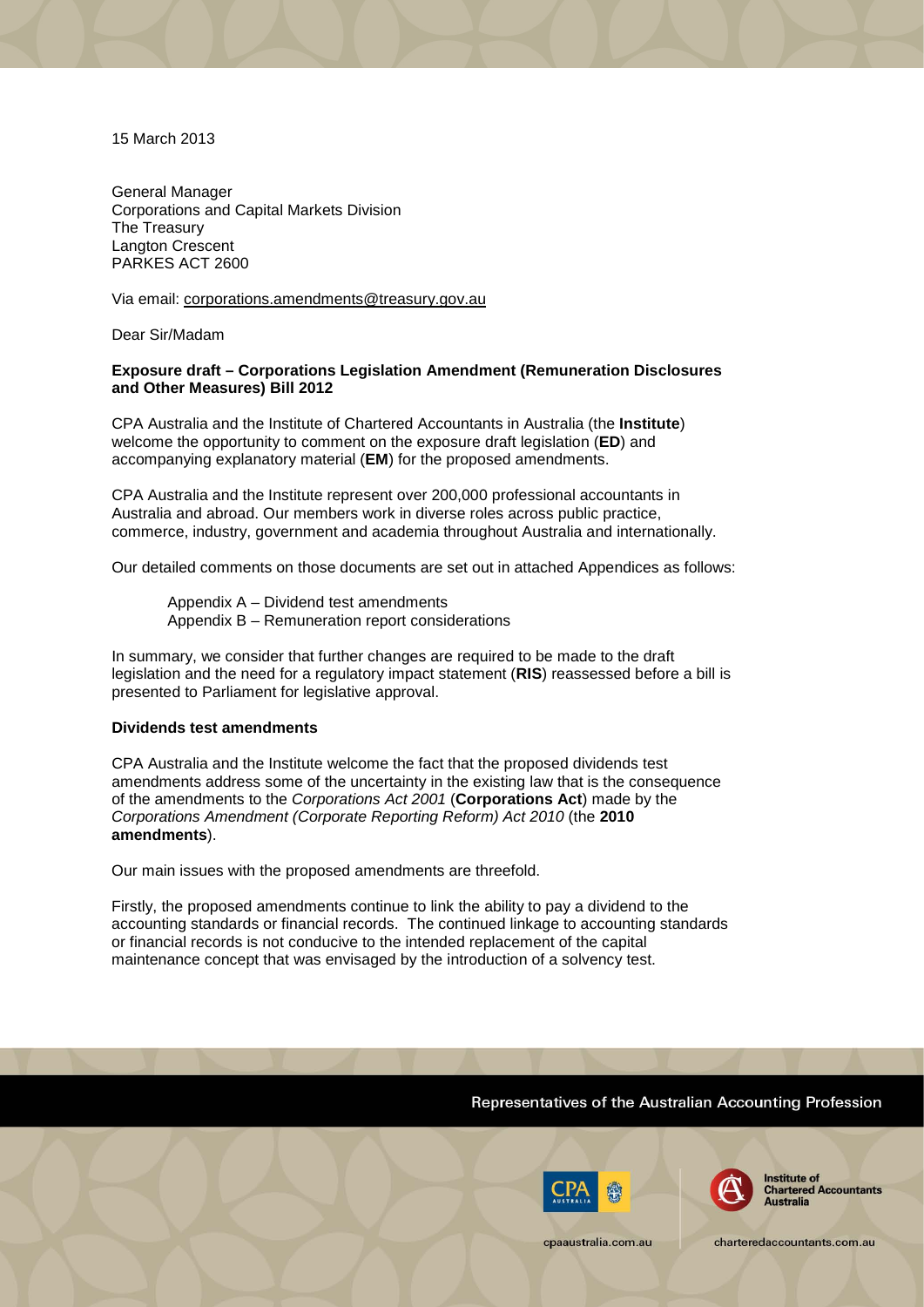Solvency, being a cash flow focused concept, it is not only affected by accounting standards. It is impacted by many other factors that should be taken into account in determining a dividend. We continue to advocate a solvency test based on the test in New Zealand so as to foster further consistency as contemplated by the Trans-Tasman agreement between Australia and New Zealand. If anything, recent experience with existing section 254T confirms to us that this is the preferred approach.

Secondly, the ED does not address the interaction of the dividends test with the Corporations Act capital maintenance provisions in Chapter 2J of that Act. Indeed, the proposed amendments have created further confusion as, on their face, they contradict the purpose of the amendments and the position adopted by Treasury in its Discussion Paper that the better view was that section 254T was intended to be an authorising provision.

In our view, the uncertainty regarding the interaction of these rules must be resolved unambiguously by legislation. A number of commentators have made suggestions as to how the Corporations Act could be amended to resolve the current tension between section 254T and the capital reduction rules. We urge Treasury to carefully consider these options prior to finalising the bill.

Thirdly, we acknowledge the statement in the EM that the proposed changes to the Corporations Act are not designed to change the taxation arrangements for dividends. We express our disappointment that the opportunity was not taken to align more closely the circumstances in which corporation law dividends may be franked. We believe that such an alignment should be effected when it is affordable from a revenue perspective. That said, there are consequential taxation issues associated with the amendments made by the 2010 amendments themselves which should be considered prior to finalising any amending bill.

Further, we consider that the regulators have a role to play in ensuring that the confusion following the 2010 amendments is not repeated. Accordingly, CPA Australia and the Institute recommend that, concurrently with the introduction of the bill into Parliament:

- The Australian Securities and Investment Commission (**ASIC**) should publish guidance material dealing with the effect of the corporations law changes on the ability of companies to pay a dividend; and
- the Australian Taxation Office (**ATO**) should also issue guidance on the proposed new section 254T, akin to that provided in TR 2012/5 *Income tax; section 254T of the Corporations Act 2001 and the assessment and franking of dividends paid from 28 June 2010* (**TR 2012/5**) in relation to the 2010 amendments.

To the extent necessary such guidance should be accompanied by counsel opinion supporting the regulators' positions.

# **Remuneration report considerations**

CPA Australia and the Institute applaud the government policy that aims to introduce simplification in the area of remuneration reporting. However, overall we consider the proposed legislative changes to disclosures will not result in an 'improved' remuneration report, as noted as being the objective in the EM.

Our main issues with the proposed changes are outlined below.

Firstly, the Governance Framework requirements replicate existing practices of many companies. Therefore, we fail to see the necessity for further legislated disclosure requirements in this area.

Secondly, we consider the categorisation of pay disclosures and the termination arrangement disclosures will not add clarity and will make remuneration reporting more complex, burdensome to preparers and potentially misleading to users.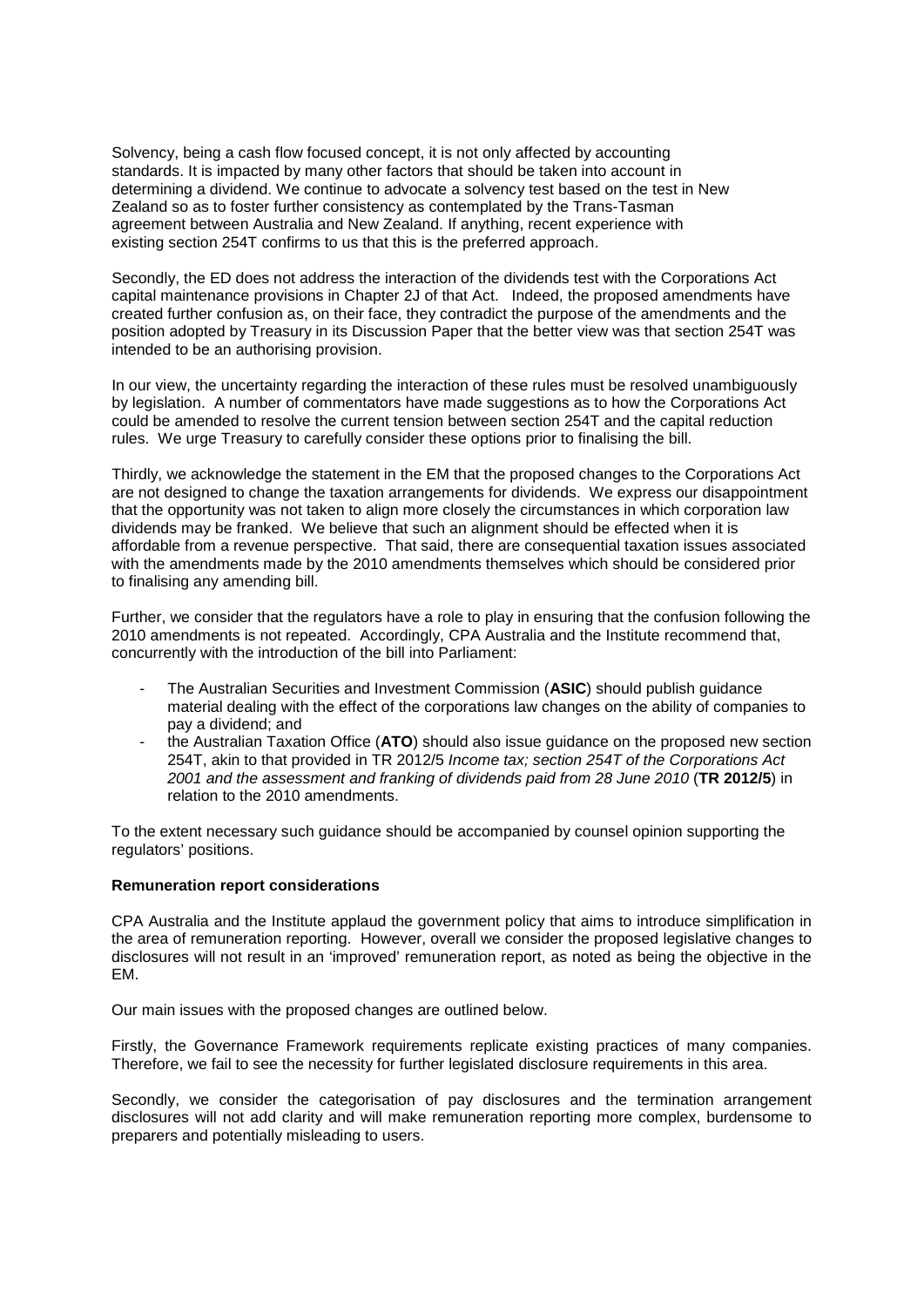We recommend that the categorisation of pay disclosures are streamlined and simplified, and should aim to replace the current requirements, rather than be an addition to the current requirements. Further, we consider the termination arrangement disclosures are unnecessary as they are adequately disclosed under the existing requirements of the corporations law.

Finally, we acknowledge that the claw back disclosures in relation to overpaid remuneration where the companies whose financial statements have been materially misstated will result in some increased transparency. However, we do not believe that legislation is warranted in this area. We would prefer that the requirements are dealt with as part of the ASX Corporate Governance Council's Principles which are more conducive to 'if not, why not' disclosures, than legislation.

# **Regulatory impact statement**

CPA Australia and the Institute disagree that the proposed changes, particularly in their current form, are only 'minor and machinery in nature'. We therefore recommend that Treasury reassess the need for a RIS whether the proposed changes proceed in their current or an amended form. We consider that a comprehensive RIS should be factored into the legislative design process.

In our view, the compliance costs for companies in relation to the any section 254T amendments will be significantly reduced if those amendments are accompanied by guidance in relation to both company and taxation law along the lines suggested above.

We are prepared to assist Treasury identify matters that the RIS should consider and make recommendations on what other guidance might be suitable for inclusion in the EM and/or guidance to be published by the regulators.

## **Commencement provisions and transitional no prejudice rule**

The proposed amendments to the dividends payment tests are intended to apply from the date of Royal Assent subject to a transitional rule for companies which declare a dividend before, but pay it after, that date.

Consistent with our submission on Treasury's Discussion Paper, *Proposed amendments to the Corporations Act*, we urge Treasury to consider providing directors with a "transitional no prejudice" rule for both corporations and income tax law in the event that they have paid dividends on the basis that existing section 254T authorised the payment of dividends out of capital. In our view this is appropriate given the intention of the 2010 amendments and the differing views which have subsequently emerged in relation to their effect.

CPA Australia and the Institute are committed to assisting where possible in the continued improvement of corporate and tax regulation in Australia. We hope that the comments provided are of assistance to Treasury. If you have any questions regarding this submission, please do not hesitate to contact either Mark Shying (CPA Australia) at [mark.shying@cpaaustralia.com.au](mailto:mark.shying@cpaaustralia.com.au) or Kerry Hicks (the Institute) at [Kerry.Hicks@charteredaccountants.com.au.](mailto:Kerry.Hicks@charteredaccountants.com.au)

Yours sincerely

**Alex Malley Chief Executive Officer CPA Australia Ltd**

h, l stat

**Lee White Chief Executive Officer Institute of Chartered Accountants in Australia**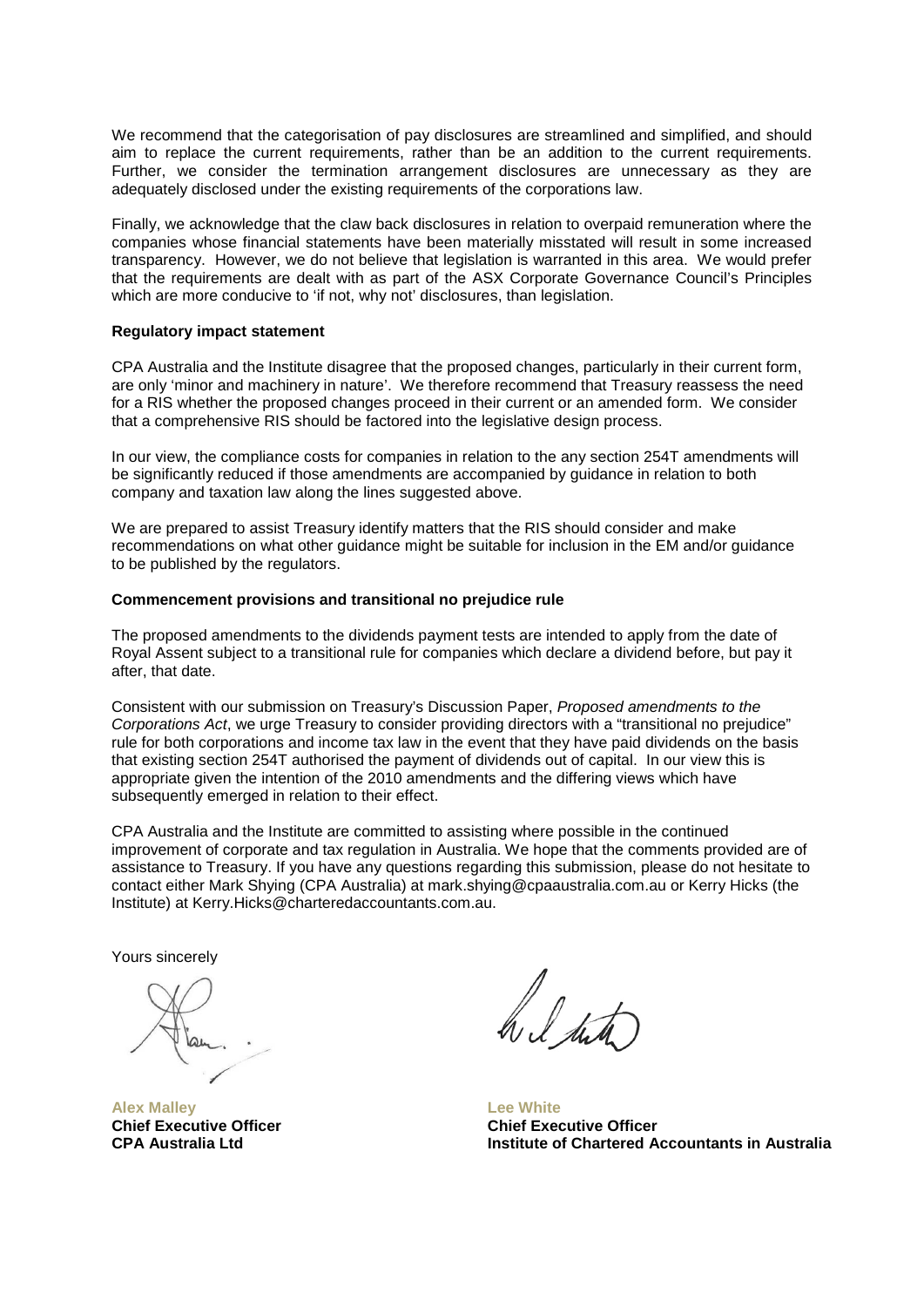# **Appendix A**

# **Dividends test amendments**

CPA and the Institute welcome the proposed amendments to deal with:

- companies which declare, as opposed to determine, dividends; and
- companies which are not required to prepare a financial report in accordance with accounting standards and which, under the proposed amendments, may now determine net assets by reference to the financial records required to be kept under section 286 of the Corporations Act.

However, we remain concerned that, from a Corporations Law perspective:

- the determination of assets and liabilities remains linked to accounting standards (for companies lodging financial statements) or financial records (for other companies) – refer discussion below;
- the timing of determination of the assets and liabilities is immediately before the dividend is declared or paid in the ED. However we note that this may cause an extra burden for companies to determine assets and liabilities at this date, which will usually not be at their financial year end.
- the interaction between the dividends test in section 254T and the capital maintenance provisions in Chapter 2J has not been addressed – refer discussion below;
- the ED does not address a number of other matters which are areas that should be considered for the purposes of solvency as they are dealt differently in the accounting standards to that required under law. These include:
	- o whether contingent liabilities and preferential dividend rights should be treated as liabilities for solvency purposes;
	- o whether .the calculation of surplus assets should be modified where share capital is wholly or partly an accounting liability; and
	- o whether the existing rules governing the redemption of redeemable preference shares remains appropriate.

On the basis that section 254T is made an authorising provision, the explanatory memorandum to the amending bill should specifically state that the proposed amendments do not override a company's constitution which requires that dividends be paid only out of profits.

# **Continued linkage to accounting standards for companies lodging financial statements**

Consistent with the position adopted both in our submission on the original proposal in 2010 and on Treasury's 2011 Discussion Paper, *Proposed amendments to the Corporations Act*, the preferred approach of CPA Australia and the Institute is that Australia should adopt a solvency test similar to the New Zealand solvency test. The New Zealand solvency test has two limbs:

- the company must be able to pay its debts as they become due in the normal course of business; and
- the value of the company's assets must be greater than the value of its liabilities.

The New Zealand solvency test does not expressly require that assets and liabilities be determined in accordance with accounting standards or financial records and the inclusion of such a requirement would be inconsistent with a cash flow focused concept of capital maintenance.

Adopting an approach similar to New Zealand would be consistent with the Trans-Tasman agreement between the two countries to harmonise corporate law requirements. New Zealand has had its solvency test in place for some time without any significant practical or legal problems to our knowledge.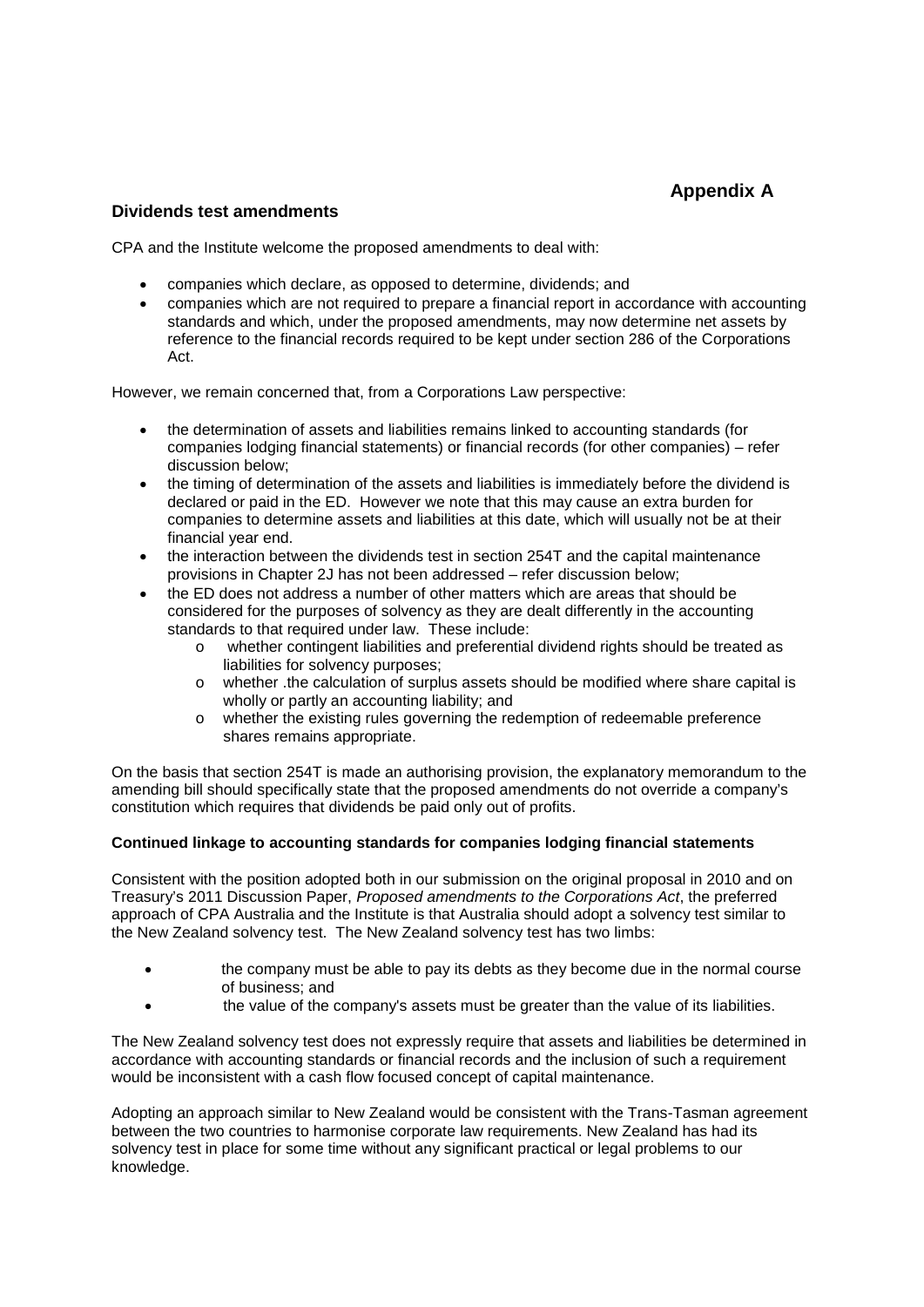The key reason why a solvency test based on the New Zealand model would work well in Australia is that, by avoiding the strict link to accounting standards:

- it caters for non-lodging entities which are not otherwise required to apply accounting standards; and
- it allows the fair value of assets and liabilities, including contingent liabilities, to be taken into account.

We acknowledge that the proposed amendments achieve the first outcome and should simplify the process of paying dividends for small companies that are not required to prepare financial statements.

Proposed section 254T would also seem to allow wholly owned companies that do not lodge a financial report under the relief provided by ASIC's 98/1418 to determine net assets by reference to the financial records of the company and we recommend that the EM make this clear.

However, by continuing to require companies to value assets and liabilities by reference to accounting standards or financial records, those companies which have sufficient cash to pay dividends whilst remaining solvent may be prevented from doing so because they do not have sufficient net assets based on their statutory balance sheet or financial records. Companies likely to be adversely affected include those which have extensive intangible assets that cannot be re-valued under accounting standards and those which carry their property, plant and equipment at cost.

Should the Government choose to adopt a net asset test along the lines of that in New Zealand, then the New Zealand legislation should provide a helpful and tested precedent. Adapting the wording of section 4 of the New Zealand Companies Act 1993:

"…in determining for the purposes of this Act…whether the value of a company's assets is greater than the value of its liabilities, including contingent liabilities, the directors- (a) *Must have regard to*-

(i) The most recent financial statements of the company that comply with [section 295 of the Corporations Act]; and

(ii) All other circumstances that the directors know or ought to know affect, or may affect, the value of the company's assets and the value of the company's liabilities, including its contingent liabilities.

(b) *May rely on valuations of assets or estimates of liabilities* that are reasonable in the circumstances." [*Emphasis added*]

Furthermore, we note from recent research done by the Australian Accounting Standards Board (**AASB**), the number of companies lodging special purpose financial reports (SPFRs) is significant (approximately 70% of all reports lodged). For those entities that prepare SPFRs to meet the requirements of Part 2M.3 of the Corporations Act, the wording of the application paragraphs of the recognition and measurement accounting standards makes it clear that it is not the AASB's intention to require that the obligations of those standards apply to them. In contrast, the ASIC regulatory guide RG 85: Reporting requirements for non-reporting entities requires entities preparing special purpose accounts to adopt all the recognition and measurement requirements of accounting standards. The research undertaken by the AASB indicates that this guide may not be consistently applied by companies which are non-reporting entities.

Where financial reports are required to comply with one or more of the accounting standards, the ED requires that net assets be calculated having regard to all of the accounting standards then in force. In the light of the AASB research, we recommend that Treasury consider the regulatory impact of this requirement before finalising the bill. We note that adopting the New Zealand approach to solvency would address this issue.

#### **Interaction between section 254T and the capital reduction rules**

A fundamental concern with the dividends payment test as currently drafted - and as it is proposed to be amended - is how it interacts with the capital reduction rules in Chapter 2J. As Treasury is aware, there are contesting views regarding how the current section 254T might be interpreted.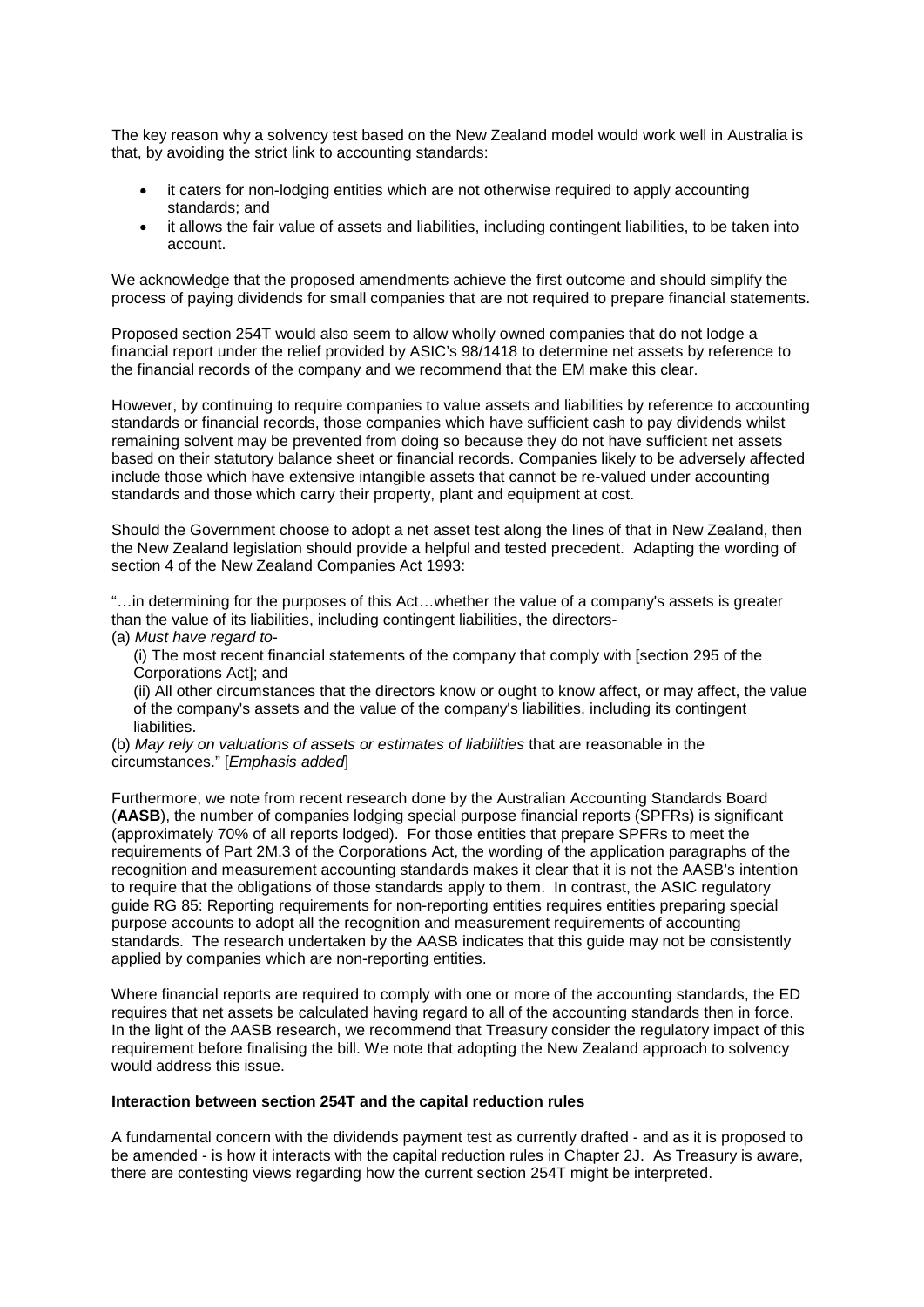For the purpose of determining the effect of the 2010 amendments on the taxation of dividends the ATO sought a legal opinion from Messrs AH Slater QC and JO Hmelnitsky. Their Joint Opinion<sup>[1](#page-5-0)</sup> on the impact of the corporations law amendments contained in those amendments formed the basis of, and was released at the same time as, TR 2012/5.

The view adopted in the Joint Opinion is that section 254T is not an authorising provision but imposes additional statutory constraints on what a company might otherwise do as a matter of company law.

As a matter of company law, the Joint Opinion considers that, despite the 2010 amendments, dividends may still only be paid out of profits. Unless otherwise authorised (which section 254T does not do), distributions may only be paid out of capital if they satisfy the requirements in Chapter 2J. While not totally in agreement with the views expressed in the Joint Opinion, Messrs R Austin and G Golding<sup>[2](#page-5-1)</sup> agree that on its face section 254T does not authorise the payment of dividend. They acknowledge that the negative drafting of section 254T, which remains unchanged in the ED, is a serious issue.

We understand that a view to the effect that section 254T does allow the payment of dividends from capital has been expressed by Messrs Jackman SC and Tyson in an opinion dated 6 April 2011<sup>[3](#page-5-2)</sup>. To the extent that this opinion informed the drafting of the proposed amendments, it is unfortunate that it was not made public.

The result of the differing views is that companies currently do not know with certainty – and will not know if the ED goes ahead in its present form – whether it is permissible for directors to declare a dividend or determine that a dividend be paid where the payment has the effect of reducing the company's share capital.

The view of CPA Australia and the Institute is that the proposed amendments must make absolutely clear that section 254T is an authorising provision for the payment of dividends.

In this regard we note that a number of commentators have made suggestions as to how the Corporations Act could be amended to resolve the current tension between section 254T and the capital reduction rules. These range from a minimalist approach to the problem within the constraints of the existing provisions[4](#page-5-3) to "a complete reconception and redrafting of Chapters 2H, 2J and at least in part 2M"[5](#page-5-4) to embed a pure solvency test, i.e. without limiting dividends to surplus net assets however calculated. We also note that the New Zealand provision dealing with distributions is expressed in the positive.

To avoid a repetition of the confusion which resulted following the 2010 amendments, we also consider that, simultaneously with the release of the bill introducing the proposed amendments, there should be guidance material issued by the respective regulators, namely, ASIC in respect of the Corporations Act changes and the ATO in respect of the impact of those changes for tax purposes. To the extent necessary this should be supported by legal opinions which are made publicly available, in a similar fashion to the Joint Opinion which was made publicly available by the ATO in relation to the 2010 amendments. Whether stakeholders agree or not, they should at least know how the legislature and the regulators consider the corporations law and, based on that, the taxation law applies.

<span id="page-5-0"></span> <sup>1</sup> The Joint Opinion, *Corporations Amendment (Corporate Reporting Reform) Act 2010, Payment and franking of dividends*  dated 9 November 2011 can be found at [http://law.ato.gov.au/pdf/pbr/slater\\_and\\_hmelnitsky](http://law.ato.gov.au/pdf/pbr/slater_and_hmelnitsky-payment_and_franking_of_dividends.pdf)payment and franking of dividends.pdf

<span id="page-5-1"></span><sup>&</sup>lt;sup>2</sup> Difficulties with and proposals to reform Australia's dividend rules, Law Council of Australia Business Law Section seminar, 20 October 2012.

The Jackman SC and Tyson opinion is referred to in the Joint Opinion, page 14

<span id="page-5-2"></span><sup>4</sup> Refer Austin and Golding paper.

<span id="page-5-4"></span><span id="page-5-3"></span><sup>5</sup> Commentary on the Austin and Golding paper by AH Slater.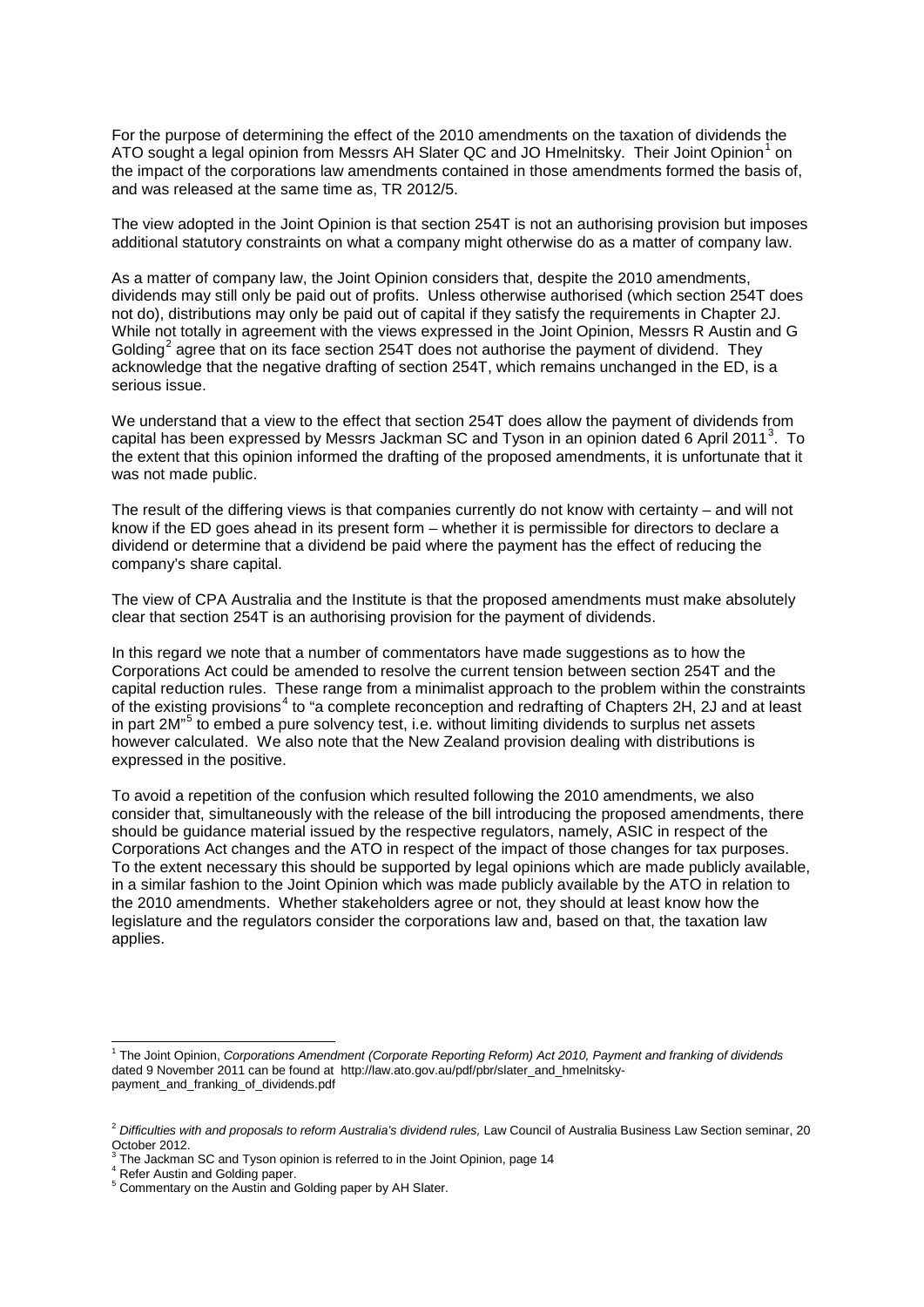# **Income tax interactions**

We acknowledge the comments in the draft EM that the proposed amendments to section 254T are not designed to change the taxation arrangements for dividends. Based on our discussion with Treasury, we understand that this is at least in part due to revenue concerns.

Within this framework we make the following observations.

Firstly, the minimalist approach to the Corporations Law amendments adopted in the ED does not necessarily guarantee minimalist tax impacts.

As Treasury is aware, there are different views in relation to the operation of both the corporations and income tax law which will survive the proposed ED amendments. For example, the ATO does not accept all of the views in the Joint Opinion in relation to the operation of the corporations or income tax law in relation to the payment and taxation of dividends. While this leads to uncertainty, it also provides an opportunity for companies to adopt reasonably arguable positions which do not accord with the ATO ruling and which could well have adverse revenue impacts. So, for example, in the non-listed environment there may be minimal downside in pursuing a strategy to pay dividends out of capital to release trapped franking credits which ultimately turn out to be a tax free return of capital.

We acknowledge that adoption of a solvency test akin to that in New Zealand would expand the circumstances in which a company may pay dividends and hence possible tax risksHowever, there are already tax risks as highlighted in the previous paragraph.

Secondly, there are tax issues which have arisen as a result of, or exacerbated by, the 2010 amendments which are not limited to the ability to frank dividends which the ATO has sought to address in TR 2012/5. Even if the Government does not wish to change the taxation of dividends, these issues should be considered as part of the current legislative design process. In this regard we highlight:

• the legislative/policy issues raised in Section 3 of the Joint Professional Bodies submission on Draft Taxation Ruling TR 2011/D8, the predecessor to TR 2012/5<sup>[6](#page-6-0)</sup>. The ATO's response to a number of those issues, as set out in its Ruling Compendium<sup>[7](#page-6-1)</sup>, confirms that these are issues for Treasury.

In addition, in Section 2 of that submission, the Joint Professional Bodies highlight a number of potential implications of the 2010 amendments, the draft ruling and Joint Opinion for other parts of the income tax law. The ATO's response to a number of those issues, also set out in its Ruling Compendium<sup>[8](#page-6-2)</sup>, suggests that the legislative design process would benefit from the ATO doing some high level "issue spotting" and, where necessary, providing recommendations to Treasury on potential legislative issues.

- the number of provisions in the *Income Tax Assessment Act* (**ITAA**) *1936* and *1997* which make reference to the term "profits" and which may require consideration and possible amendment as a consequence of any move away from a profits based test for the payment of dividends<sup>[9](#page-6-3)</sup>.
- the fact that, on the face of it, the 2010 amendments and, in particular, the insertion of section 44(1A) to the ITAA 1936 has resulted in capital distributions to partners of a corporate limited partnership being taxed as dividends as they are deemed to be paid out of profits. This issue is elaborated upon in the paper referred to in footnote 9 and has been referred to the ATO.

<span id="page-6-1"></span><span id="page-6-0"></span><sup>&</sup>lt;sup>6</sup> The Joint Professional Bodies submission dated 5 March 2012 is available on the Institute's website The Joint Professional<br>Bodies comprised the Institute, CPA Australia, The Tax Institute, The Institute of Public Accou Ruling Compendium TR 2012/5EC is available on the ATO website - see in particular ATO's response to issue 7, 60-64 and 66-67<br><sup>8</sup> See for example issues 55 to 59 of Ruling Compendium.

<span id="page-6-3"></span><span id="page-6-2"></span><sup>9</sup> Wayne Plummer and Michelle Hogg, *Can we frank that dividend?* The Tax Institute's Corporate Tax Masterclass, 30 October 2012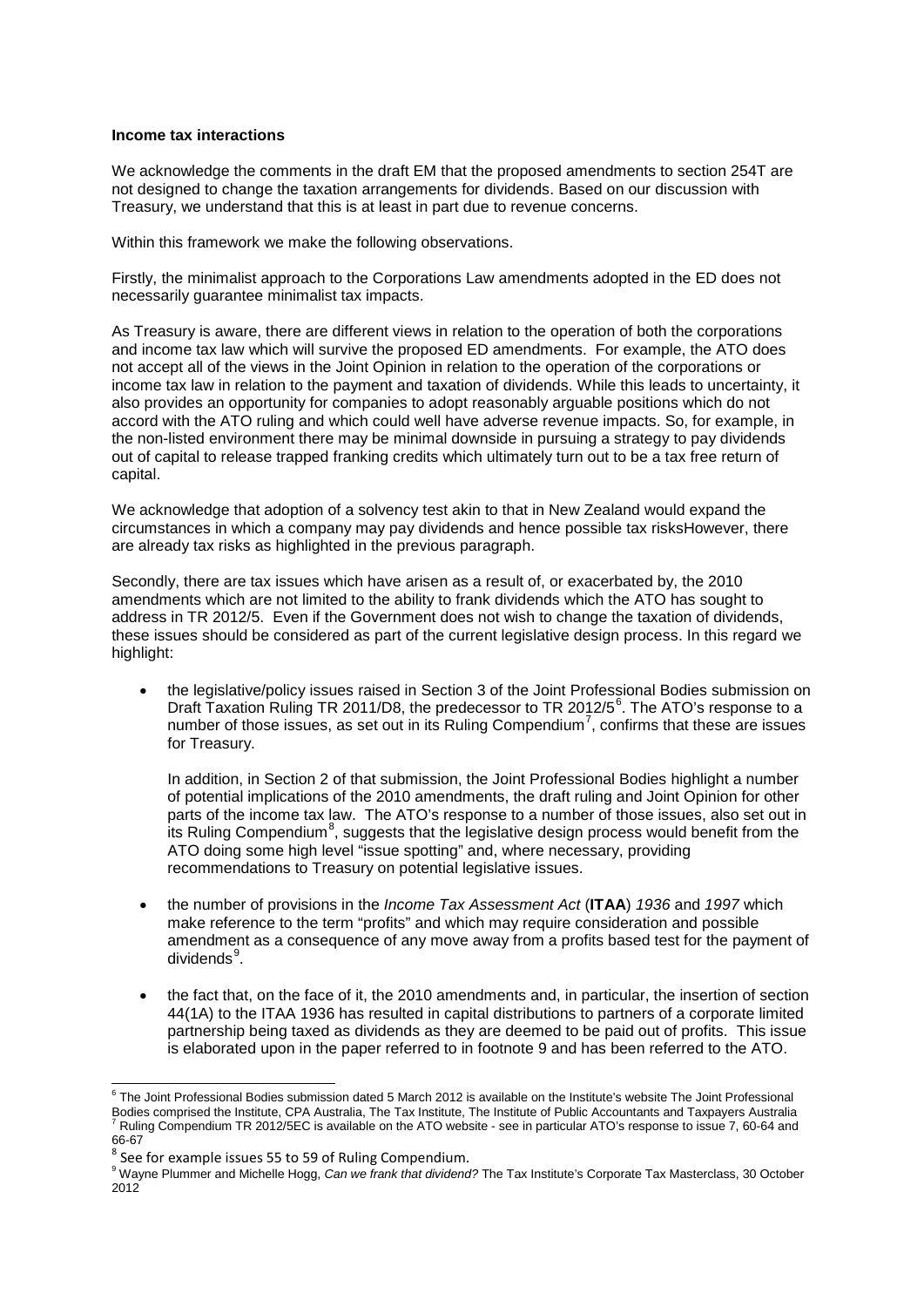Thirdly, companies and other stakeholders are entitled to expect that the taxation implications of the proposed amendments to the corporations law are considered and communicated.

In this regard we note that any corporations law changes, however minimal, will mean that the current ATO's ruling dealing with the assessment and franking of dividends, TR 2012/5, will not be binding guidance on the new law. Even with the benefit of TR 2012/5 and the accompanying Joint Opinion, the interaction between corporations law and income tax remains complex and there are different views in relation to the operation of the existing law. These include whether:

- distributions may be made out of current year trading/realised capital profit when there are accumulated losses;
- distributions may be made out of past profits when there are current year losses;
- distributions are out of unrealised capital profit reserves of a permanent nature as opposed to unrealised capital profits reserves not of a permanent nature;
- distributions out of other comprehensive income are distributions out of profits; and
- distributions fall within the dividend exclusion of being debited to a share capital account.

Overlaying even minimal legislative changes in this environment warrants updated guidance to limit the uncertainty and confusion which arose following the 2010 amendments and which still exists notwithstanding TR 2012/5.

As submitted above, in our view, simultaneously with the release of the amending bill there should be guidance material issued by the respective regulators in respect of the Corporations Act changes and the impact of those changes on the taxation of dividends. Guidance from the ATO is particularly important as, in the absence of any tax changes in the bill introducing the proposed amendments, there is limited scope to provide guidance in the explanatory memorandum.

## **Commencement date and transitional rule**

The proposed amendments are intended to apply from the date of Royal Assent subject to a transitional rule for companies which declare a dividend before, but pay it after, that date. Consistent with our submission on Treasury's Discussion Paper, *Proposed amendments to the Corporations Act*, we urge Treasury to consider providing directors with a "transitional no prejudice" rule for both corporations and tax law in the event that they have paid dividends on the basis that existing section 254T authorised the payment of dividends out of capital. In our view this is appropriate given the intention of the 2010 amendments and the differing views which have subsequently emerged in relation to their effect.

#### **Regulatory impact statement**

We do not consider the proposed amendments to the dividends payment tests, particularly as currently drafted, to be "minor and machinery in nature". This is confirmed by recent experience with existing section 254T.

However, in our view, the compliance costs for companies in relation to any amendments will be significantly reduced if those amendments are accompanied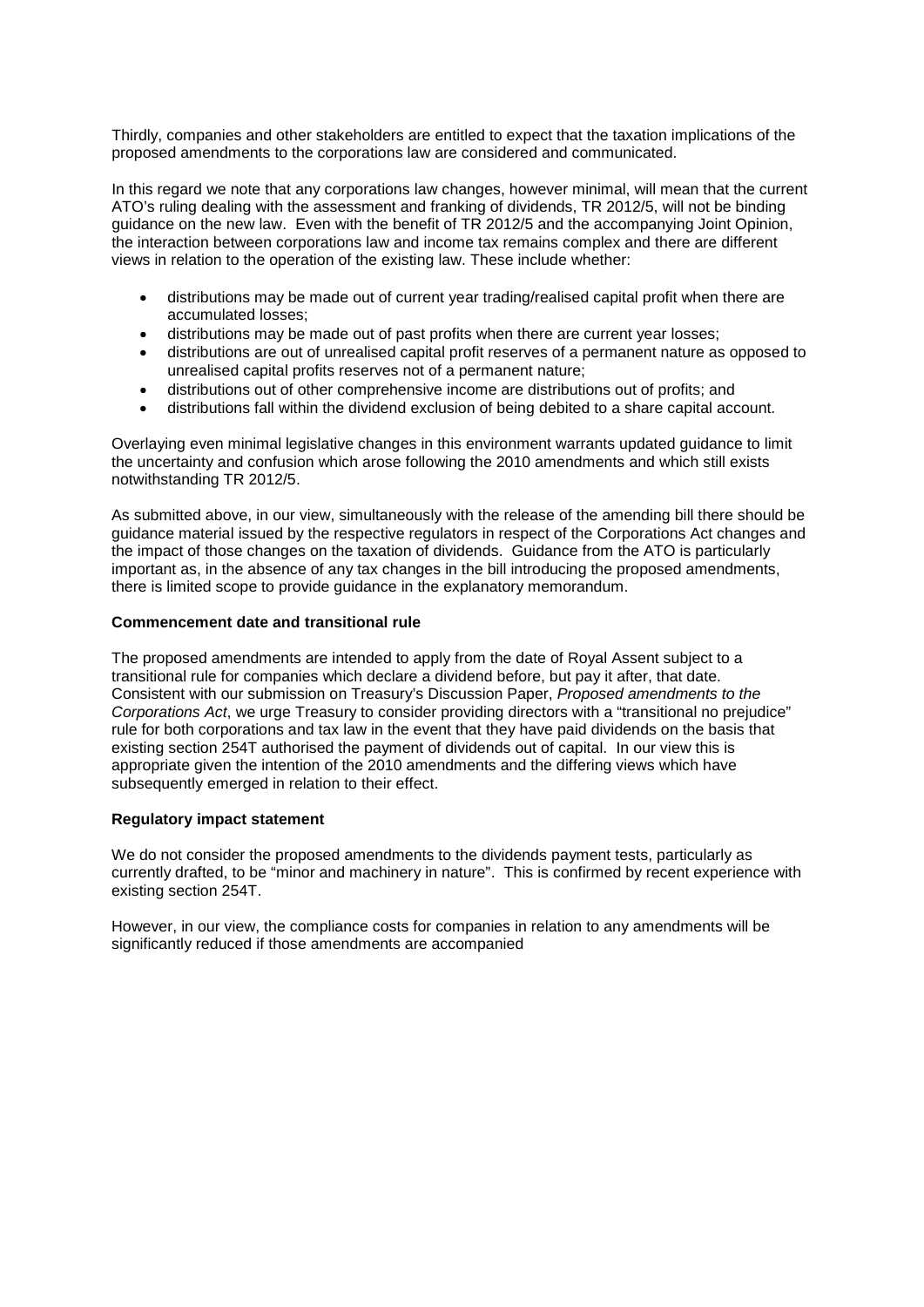# **Appendix B**

# **Remuneration report considerations**

CPA Australia and the Institute applaud the government for aiming to introduce simplification in the area of remuneration reporting. However, overall we consider the proposed legislative changes to disclosures will not result in an 'improved' remuneration report, as noted as being the objective in the EM.

We detail our specific concerns below.

## **Remuneration governance framework**

The Remuneration Governance Framework requirements replicate existing practices of many companies. Therefore, we fail to see the necessity for further legislated disclosure requirements in this area.

The annual report already covers some of this information described in this Remuneration Governance Framework. This includes details of the members of a company's remuneration committee, changes in membership and the qualifications and experience of members. Some of this information is already contained in the ASX Corporate Governance Principles and other parts exist in the current corporations law.

Therefore it is unclear as to what the purpose or the intention may be to include this information specifically in the remuneration report. The EM states that the intention is to 'improve disclosure requirements'. However we are unsure as to the exact nature of this improvement.

The EM mentions the possibility of cross referencing information. While cross referencing is supported, to ensure that the same information does not need to be disclosed multiple times, care must be taken to ensure whether it is appropriate that this information is audited and therefore included part of the remuneration report, or whether it is more appropriate for it to remain unaudited.

# **Options**

We support the proposed disclosure simplifications regarding options. We agree that this will simplify the remuneration report without adversely affecting shareholders.

#### **Benefits of termination**

We consider the termination arrangement disclosures are unnecessary as they are adequately disclosed under the existing requirements of the Corporations Law. Further, the requirements as drafted are confusing and misleading to both preparers and users.

The existing requirements in the Corporations Act are included in section 300A(1)(e)(vvii) and also Item 9 of Reg 2M.3.03 of the *Corporations Regulations 2001* (**Corporations Regulations**). Further, there are limits placed on a company's ability to make payments to members of the key management personnel (KMP) in connection with their termination under sections 200A-J of the Corporations Act. We consider these existing requirements sufficient for the purposes of termination benefit disclosures. However, if concerns remain that the existing provisions did not cover an appropriate break down of that figures into categories of payment, this could be amended by amending the requirement under Item 9 of Reg 2M.3.03 of the Corporations Regulations.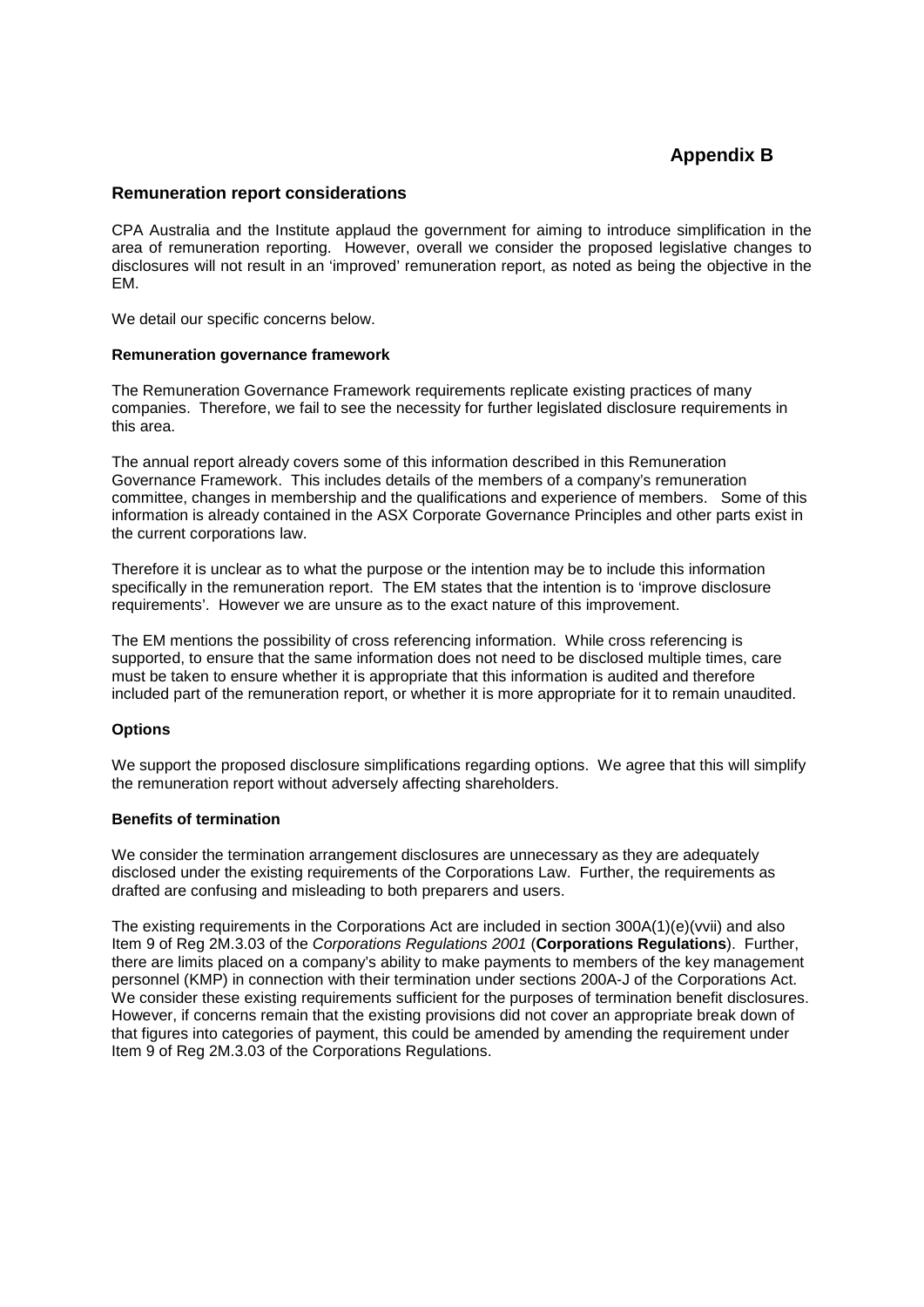Some additional points are noted on the current drafting of section 300A(1)(ea), which should be taken into consideration if the section is to remain. These issues are around the tightening up of the language used, for clarity purposes, as well as to enhance the interaction of the existing section 300A(1)(e)(vii) and the proposed new section 300A(1)(ea). They include:

- The wording 'to be given' must be amended, as this seems to imply that forward looking information is being sought. We do not believe this is the government's intention.
- The wording in the existing section refers to "payments" to be made on "termination" and which are provided for in contracts with 'employees'. In contrast, the proposed section requires disclosure of "benefits" (which is defined to include payments) to be provided as a consequence of "retirement" (defined sufficiently broadly to capture termination) from any office or employment. We assume, but cannot be sure, that the existing section disclosures are not intended to include benefits, and do not capture directors or others who are not employees. Therefore, we anticipate the new section is designed to capture this, however the comments in the EM suggest that the new paragraph is intended to capture non-contractual benefits and payments. Therefore, the terminology used between the existing section and the new section needs to be enhanced so these sections work together better to provide the preparers some clarity as to the requirements.

## **Remuneration outcomes**

We consider the categorisation of pay disclosures will not add clarity and will make remuneration reporting more complex, burdensome to preparers and potentially misleading to users.

The current form of the proposals to require the disclosure of past, present and future pay will only serve to increase the complexity of the remuneration report, rather than assist in enhancing shareholders' understanding of remuneration outcomes of members of the KMP. Our view is based on the following reasons:

- the proposed disclosures are in addition to the current disclosures already required under Items 6-11 of reg 2M.3.03 of the Corporations Regulations, with no requirement to reconcile the information between the current and the new disclosures. This is likely to confuse the user community with additional disclosures bearing little resemblance to the existing disclosures. Further, an additional disclosure requirement will increase the regulatory burden on the preparer community.
- the lack of definition or guidance for the three categories of 'past', 'present' and 'future' to be disclosed may lead to inconsistent practices being applied.
- over a number of consecutive reporting periods the details disclosed as proposed would in effect be double counted (as the present becomes the past and the future becomes the present), thus leading to even further confusion by the user community. This would be especially an issue if users add the three values together, as these are independent values and are not capable of summation and if inadvertently summed the total cannot represent a 'total' of all remuneration earned during the period.
- it is unclear as to how the requirements in the different categories will be measured is it cost to the company or value to employee?

We recommend that the categorisation of pay disclosures are streamlined and simplified, as we do not see users understanding of the remuneration report increasing through more disclosures. There is no need to keep the current requirements and the new requirements, and therefore recommend that the current requirements contained in Items 6-11 of reg 2M.3.03 of the Corporations Regulations be repealed. The final categorizations of pay disclosures to be used should be clearly defined in legislation, to ensure consistency and simplification of understanding. The final disclosures included in legislation should be those that are most relevant and useful to the user community, without the need for lengthy explanations and duplication.

#### **Clawback of remuneration**

We acknowledge that the claw back disclosures in relation to overpaid remuneration where the companies whose financial statements have been materially misstated will result in some increased